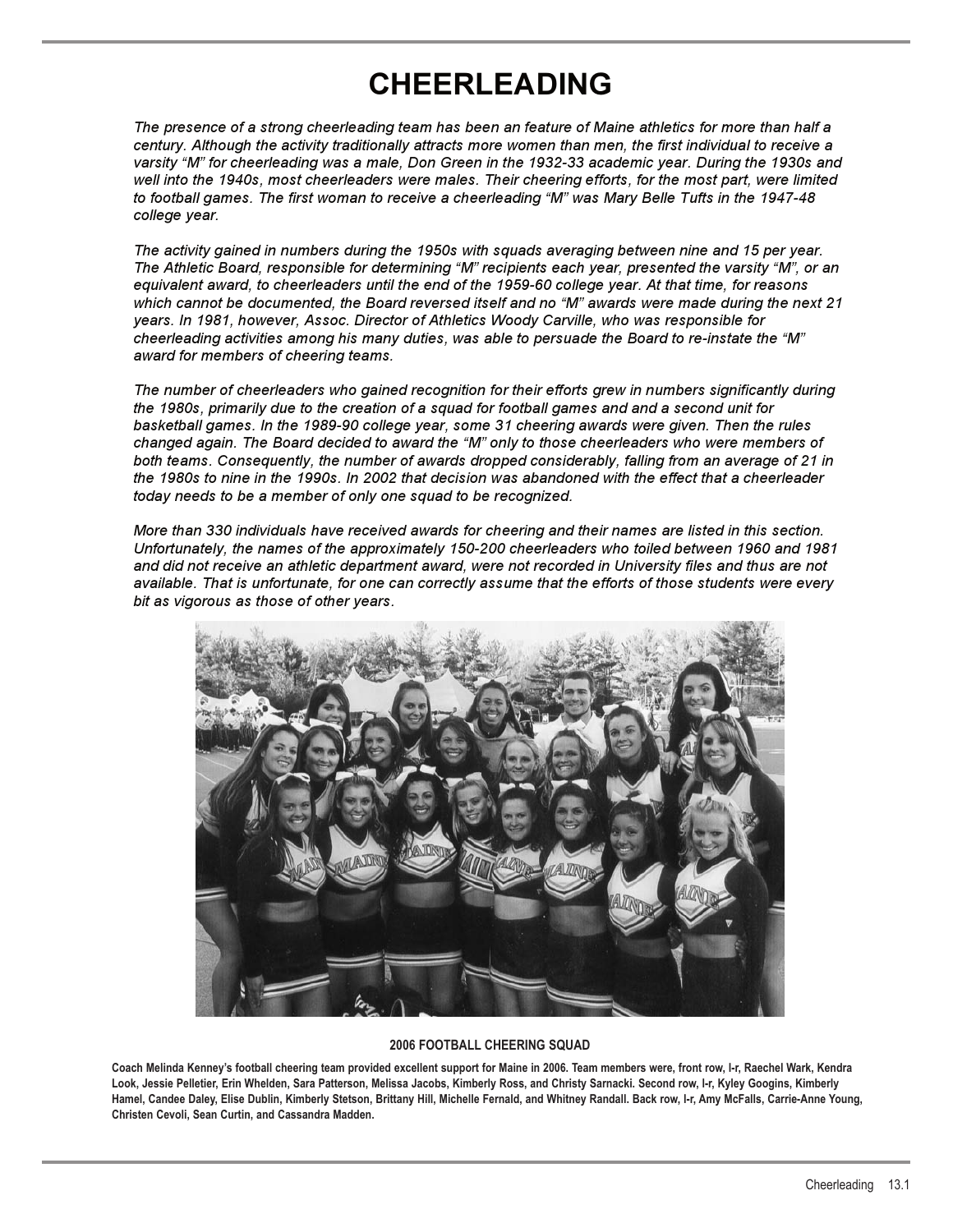# **VARSITY LETTER RECIPIENTS**

First Year of Awards: 1932-33 Most Recent Year Included: 2006-07 First Year of Awards: 1932-33 Most Recent Year Included: 2006-07

No awards presented: 1935-37, 40-42, 43-47, 48-49, 50-52, 60-81.

*Abbreviations: d., deceased (known to be at the time this section was prepared) and date; d. u. date unknown. Season or seasons listed following each name indicates individual earned a letter or equivalent award in each season.*

Annis, Jennifer J. '96, 1994-95 Colby, Kathryn A. '07, 2005-06 Babcock, Christine D. '95, 1993-94 Courant, Sarah M. '86, 1984-85 Baltes, Jason L. '99, 1996-97 Cox, Ronald J. Jr. '90, 1989-90 Barton, Gary L. '82, 1981-82 Cullenberg, Julie R. '91, 1986-87 Beckett, Jennifer L. '98, 1993-94 Culley, Judith A. '62, 1959-60 Belote, Jeffrey M. '05, 2002-03 Cummings, Karl L. '08, 2004-05

Bennett, Vickie L. '82, 1981-82 Curtin, Sean T. '09, 2005-06, 06-07 Bishop, Janet A. '55, 1953-54, 54-55 Cusano, David M. '06, 2003-04, 05-06 Blais, Pamela J. '90, 1987-88, 88-89 Cyr, Michelle L. '95, 1992-93 Black, Brian C. '02, 1997-98 **Daley, Candace M. '09, 2005-06, 06-07** Blaylock, Danielle L. '01, 1997-98, 99-00, 00-01 Davis, Ann '57, 1954-55, 55-56 Blunt, Catherine L. '93, 1989-90, 90-91 Davis, Mary S. '60, 1957-58, 58-59, 59-60 Boardman, Joyce C. '60, 1957-58, 58-59, 59-60 Day, Tiffany M. '08, 2004-05 Bradstreet, Kailee M. '05, 2002-03 DeBeck, Angela R. '06, 2002-03, 03-04, 04-05 Brady, Allisyn M. '93, 1989-90, 90-91 DeGrasse, Jane E. '91, 1987-88, 88-89, 89-90

Bridgman, Danielle L. '02, 2000-01, 01-02, 02-03 DeLong, Danielle E. '92, 1988-89, 89-90 Brown, Lisa R. '95, 1991-92 DeLong, Deidre L. '92, 1987-88, 88-89, 89-90 Brown, Maria E. '90, 1986-87, 87-88 DeMerchant, Judith '58, 1955-56, 56-57 Busler, Jennifer A. '02, 1997-98 **Denis, Tina M. '98, 1996-97** Butterfield, Sheri L. '86, 1984-85 **Dephillapo, Erin E. '05, 2002-03** Buzzell, Betty A. '58, 1955-56, 56-57 Demott, Mary L. '97, 1994-95 Cafaro, Peter J. '86, 1983-84 DeRoche, Danyel T. '97, 1994-95 Caldwell, Tara A. '08, 2004-05 Deshane, Danielle M. '94, 1992-93 Canney, Emilykate '06, 2002-03, 03-04, 05-06

Caouette, Michelle A. '90, 1986-87, 87-88, 88-89, 89-90 Dionne, Valerie N. '08, 2004-05, 05-06 Carlin, Rosemary '54, 1952-53<br>Carlson, Sarah J. '89, 1985-86, 86-87, 87-88, 88-89 Dorr, Melissa A. '07, 2003-04 Carlson, Sarah J. '89, 1985-86, 86-87, 87-88, 88-89 Carr, Leaha N. '87, 1983-84, 84-85, 85-86 Downey, Shannon L. '95, 1991-92<br>Carter, Gail R. '60, 1957-58, 58-59 Drake, Tessa L. '99, 1994-95 Carter, Gail R. '60, 1957-58, 58-59 Carver, Jean D. '90, 1986-87 Dublin, Elise L. '09, 2005-06, 06-07 Caswell, Andrew P. '84, 1981-82 Dubois, Robin F. '87, 1984-85, 85-86 Cevoli, Christen E. '07, 2006-07 Dunn, Patrick R. '84, 1981-82, 83-84 Chapman, Audrey A. '00, 1998-99 Dunn, Suzanne '59, 1956-57, 57-58 Chapman, Jane A. '60, 1959-60 Farley, John C. Jr. '84, 1981-82

Chapman, Nancy L. '90, 1986-87, 87-88, 88-89, 89-90 Farnsworth, Tammy L. '98, 1996-97 Chase, Jennifer L. '93, 1989-90, 90-91 Fernald, Michelle A. '07, 2003-04, 04-05, 05-06, 06-07 Chenard, Beth-Ann D. '90, 1986-87, 87-88 Ferrante, Jill E. '05, 2002-03 Chesley, Elizabeth J. '89, 1983-84 Finch, Robert A. '06, 2005-06 Chiarini, Jane '61, 1958-59, 59-60 Fitzpatrick, Jenny L. '87, 1986-87 Chouinard, Sheila '61, 1958-59, 59-60 Flanagan, Jennifer M. '94, 1991-92 Christie, Melissa M. '04, 1998-99 Floyd, Sam R. '07, 2003-04 Clark, Melissa L. '98, 1994-95 Flynn, Michael P. Jr. '97, 1996-97 Clark, Tamara J. '84, 1981-82, 82-83 Flynt, Margaret J. '56, 1953-54, 54-55, 55-56

Albert, Linda A. '82, 1981-82 Cohen, Milford F. '41 **(d., 3/14/83)** 1939-40 Babbin, Andrea L. '03, 1997-98 Coldrey, Patti J. '91, 1987-88, 88-89, 89-90 Collins, Timothy E. '96, 1989-90, 90-91 Crisman, Susan E. '90, 1988-89, 89-90

Curtis, Andrea L. '04, 2000-01, 01-02

Desjardins, Erika D. '02, 1999-00, 00-01, 01-02<br>Dionne, Susan E. '92, 1988-89, 89-90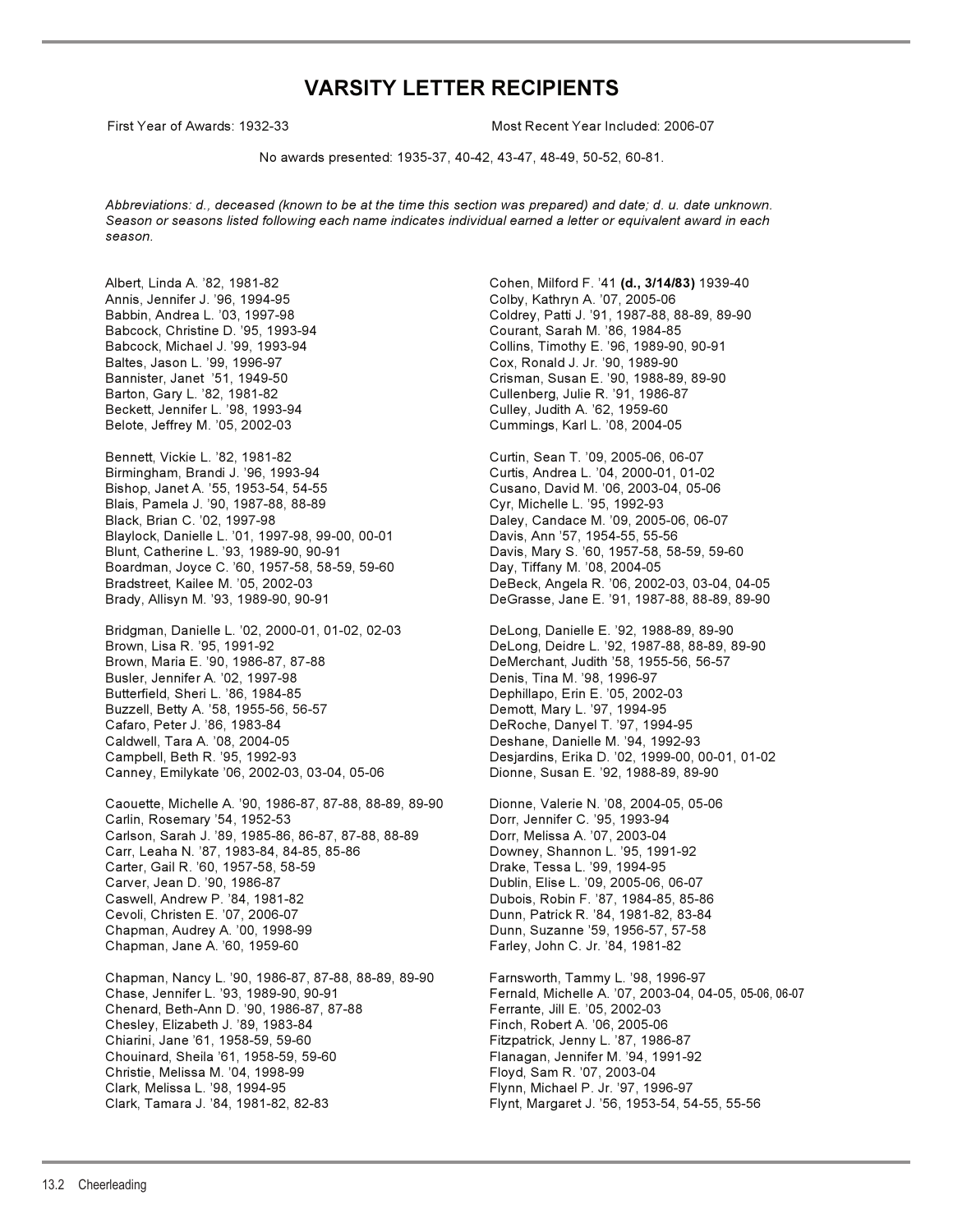Fortin, Anna M. '89, 1984-85, 85-86, 86-87 Hessert, Heidi L. '91, 1987-88 Foster, Julie '84, 1981-82, 82-83 Higgins, Nona R. '60, 1958-59, 59-60 Franco, Jill M. '96, 1991-92 Hill, Brittany D. '09, 2004-05, 05-06 Frankland, Jeffrey H. '94, 1992-93 Hodgkins, Gloria J. '92, 1988-89, 89-90 Fraser, Heather M. '04, 2000-01, 01-02, 02-03 Fraser, Kay '62, 1959-60 Hourin, Janice S. '60, 1958-59, 59-60 Freeman, Amy L. '95, 1992-93 Hovey, Jeanette A. '53, 1952-53 French, Adam R. '04, 1998-99 Howland, Stephen J. '99, 1996-97 French, Kevin J. '84, 1981-82 Hunter, William C. II '04, 2003-04 Frost, Edwin B. III '53, 1952-53 Hussey, Suzanne I. '88, 1986-87, 87-88

Frost, Randi B. '95, 1991-92 Huttunen, Katlin '92, 1987-88 Fullerton, Andrea S. '04, 2000-01, 01-02, 02-03, 03-04 Ingraham, Carl F. '35, 1934-35 Gagnon, Shannon M. '95, 1992-93 Jackson, Robert L. '04, 2002-03, 03-04, 04-05 Gardner, Michelle L. '95, 1991-92 Jacobs, Melissa M. '07, 2006-07 Garvin, Jamie L. '99, 1996-97 **Jacques, Christi D. '01, 1997-98** Gilbert, Michael A. '91, 1986-87, 87-88 Jenkins, Alise E. '10, 2006-07 Gingrow, Jean A. '88, 1984-85, 85-86, 86-87, 87-88 Jimmo, Vicki J. '86, 1982-83 Glazier, Sarah P. '08, 2004-05, 05-06 Johnson, Heidi J. '91, 1987-88, 88-89 Goldsmith, David A. '01, 1997-98 Johnson, Janine J. '86, 1982-83 Googins, Kyley J. '08, 2004-05, 05-06, 06-07 Johnson, Shirley '50, 1949-50

Gould, Beverly A. '58, 1956-57, 57-58 Joliat, Herbert A. '85, 1981-82, 82-83 Grade, Dianne R. '08, 2004-05, 05-06 Grant, Thomas A. '85, 1981-82, 82-83 Kennedy, Nancy '61, 1958-59, 59-60 Greening, Barbara E. '00, 1996-97 Kenney, Elizabeth A. '03, 2002-03, 03-04 Greenlaw, Kathryn M. '92, 1991-92 Kenney, Kimberly J. '92, 1990-91 Grenier, Nicole J. '99, 1996-97 Keyo, Ann '56, 1953-54, 54-55, 55-56 Hamel, Kimberly A. '05, 2002-03, 03-04, 04-05, 05-06, 06-07 King, Lissa A. '87, 1983-84, 84-85 Hamlin, Amy L. '01, 1997-98 Kingsbury, Sandra J. '83, 1981-82, 82-83

Hannah, Janet E. '53 **(d., 12/14/89)** 1952-53 Kleva, James A. '87, 1983-84 Hanson, James D. '35 **(d., 12/19/99)** 1933-34 Koritzky, Audrey '54, 1952-53, 53-54<br>Hanson, Joann M. '57, 1954-55, 55-56 Kostis, Risa C. '03, 1999-00 Hanson, Joann M. '57, 1954-55, 55-56 Hardy, Jermaine R. '06, 2002-03 Labbe, Laurie A. '89, 1985-86, 87-88, 89-90 Hart, Timothy D. '01, 1997-98 Langill, Coleen '93, 1989-90, 90-91 Herbert, Brandon D. '08, 2004-05 Lazo, Fred T. '04, 2003-04, 04-05 Hermes, Aaron L. '01, 1999-00, 00-01, 01-02 Leclerc, Kristen D. '93, 1989-90

Kenney, Catherine M. '06, 2003-04 Kimball, Lauren A. '09, 2005-06, 06-07



#### **THEY LED THE CHEERS IN 1931**

**This active group of men supported Maine's football team in the fall of 1931. It was led by Don Green, far right, who was the first UM student to receive a varsity "M" for cheerleading. The full team was, left to right, Joe McCarthy, Carl Ingraham, Ron Young, Ray Galley, and Don Green.**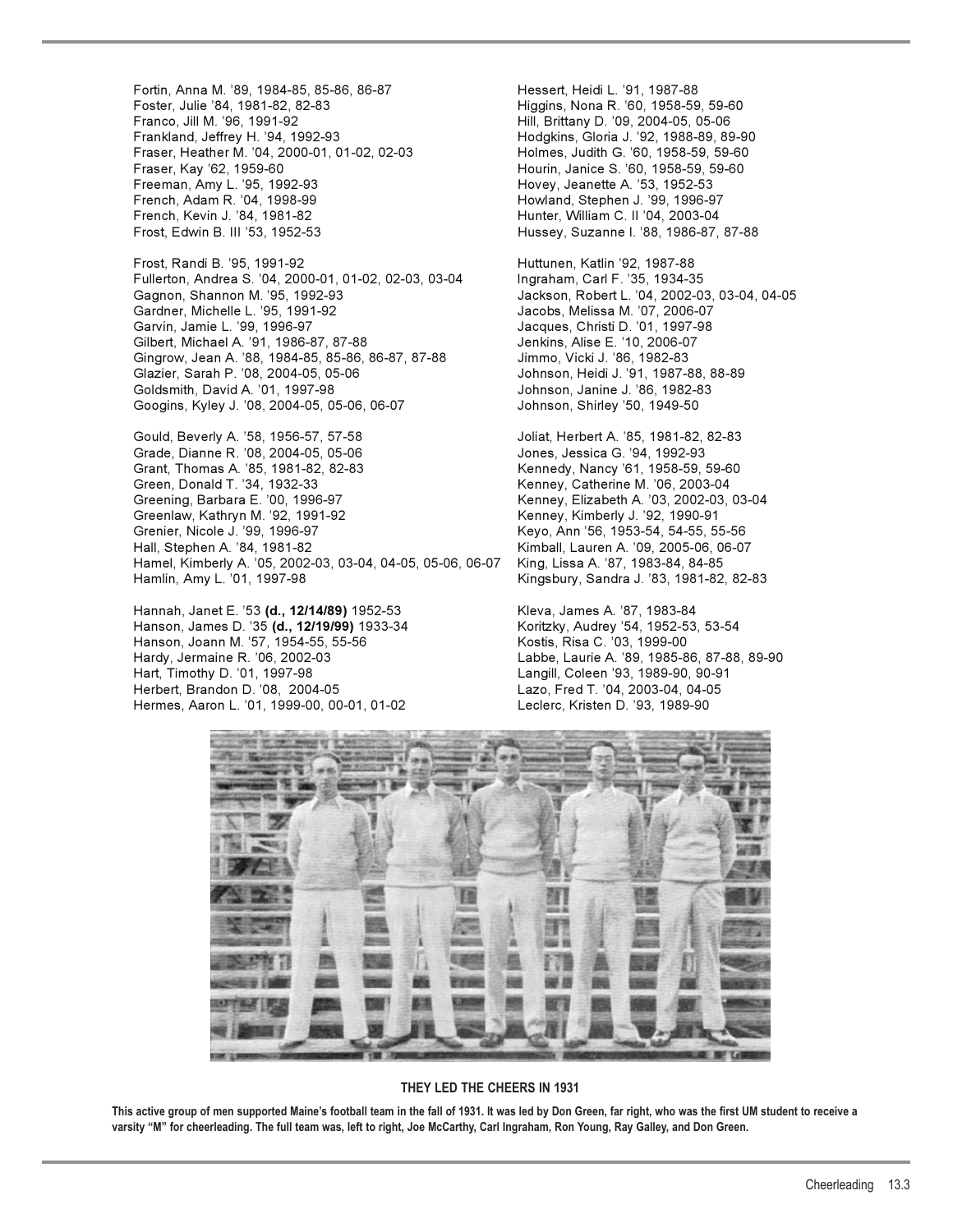

# **1963 — A TERRIFIC TEAM!**

**Maine's football and basketball teams received plenty of support from the cheerleading squad in 1963. Team members were, front row, left to right, Pat Mahan, Heather Cameron, Diane Davis, Capt. Elaine Kelley, Bev Smith, Ruth Brewer, Jan Churchill, and Kathy Davis. Standing, left to right, Sarge Means, Terry Chadbourne, Chip Cyr, Peter Paiton, Bruce Cary, Paul Sullivan, Ken Wright, and Mike DeSisto.**



## **1991 CHEERING TEAM**

**The University was well represented by the 1991 cheerleading squad. They placed third at the national cheering competition in Dallas under Coach Melanie Lounder. Front row, l-r, Allisyn Brady, Michelle Gardner, Jill Franco, Kris O'Hara, Anne Melcher, Coleen Langill, and Shannon Downey. Back row, l-r, Lisa Brown, Jason Stover, Denise Yost, Coach Melanie Lounder, Kathy Greenlaw, Jason Towle, Kim Kenney, Pam LePage, Jen Flanagan, Mike Roberts, and Jane DeGrasse.**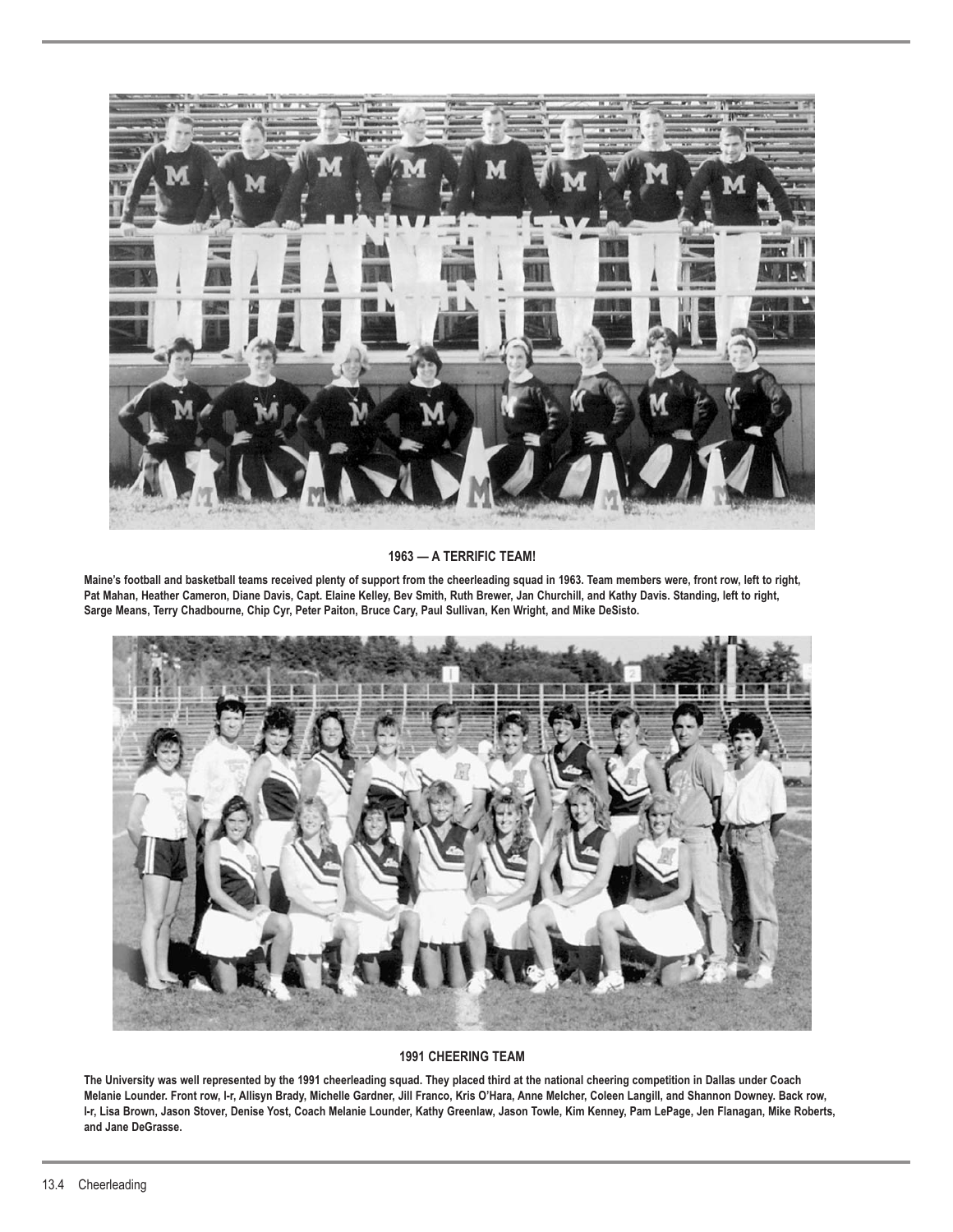Leighton, Judith E. '54 **(d., 6/12/00)** 1952-53, 53-54 Pietz, Kimberly A. '01, 1997-98, 98-99, 99-00 Leighton, Katie M. '10, 2006-07 Pinkham, Danielle M. '01, 1997-98 Leonard, Henry G. Jr. '43, 1942-43 Poisson, Jason T. '05, 2002-03, 03-04 LePage, Pamela K. '93, 1989-90, 90-91 Pollard, Darcie L. '03, 1999-00, 00-01, 01-02 Litchfield, Mary '55, 1953-54, 54-55 Ponsant, Danielle '02, 1997-98 Livingston, Jeffrey M. '09, 2005-06 Proctor, Delaine A. '88, 1985-86 Look, Kendra L. '07, 2003-04, 04-05, 05-06, 06-07 Quigg, Nancy J. '61, 1958-59, 59-60 Loud, Carol M. '56, 1953-54, 54-55 Raasumaa, Roxanne E. '86, 1982-83, 83-84, 84-85 Lounder, Melanie J. '93, 1989-90, 90-91 Ramsdell, Mary E. '62, 1958-59

Lowe, Charles H. '38 **(d., 8/21/99)** 1937-38 Rauth, Amanda J. '86, 1983-84 MacDonald , Linda '85, 1984-85 **Redard, Eric '89, 1988-89, 89-90** Madden, Cassandra L. '08, 2004-05, 05-06, 06-07 Reed, Donna L. '90, 1988-89, 89-90 Madden, Courtney M. '01, 1997-98 Reed, Joel G. '86, 1983-84 Mahurin, Marcia K. '86, 1983-84 Reny, Shannon L. '92, 1996-97, 97-98 Mathieu, Megan A. '09, 2006-07 **Rice, Heidi L. '89, 1988-89** Rice, Heidi L. '89, 1988-89 Mavor, Joan M. '60, 1958-59 **Rich, Francis C. '57, 1955-66** Rich, Francis C. '57, 1955-66 McAlice, Brian T. '97, 1993-94 Richards, Heather A. '90, 1986-87, 87-88 McCue, Buffie L. '03, 1998-99 Roberts, Joanne M. '55, 1952-53, 53-54, 54-55

McFarland, Susan J. '85, 1982-83, 83-84, 84-85 Robertson, Robert B. '40 **(d., 10/29/97)** 1938-39 McKie, Martha J. '59 **(d., 2/9/87)** 1957-58 Robinson, Trent '90, 1981-82 McLean, Allie R. '08, 2006-07 **Rockwell, Cynthia L. '58, 1955-56, 56-57** Melcher, Anne M. '92, 1990-91 Rogers, Rebecca J. '07, 2004-05 Messina, Marianne A. '85, 1981-82, 82-83 Ross, Kimberly A. '08, 2004-05, 05-06, 06-07<br>Michaud, Audra M. '00, 1997-98 Rummelhart, Joel R. '98, 1996-97 Minevino, Connie J. '91, 1986-87 St. Peter, Bridgxetd M. '92, 1987-88 Mitchell, Barbara A. '57, 1953-54, 54-55, 55-56 St. Pierre, Shari M. '99, 1996-97

Morris, Melinda A. '84, 1981-82 Santos, Lucinda J. '86, 1981-82, 82-83 Nesin, Myrtle '10, 2006-07 Schmidt, Nancy '58, 1956-57, 57-58 Noyes, Phyllis A. '53, 1952-53 Skomars, Jeffrey J. '83, 1981-82 Noyes, Sandra '57, 1956-57 Smaha, Norma J. '54, 1952-53, 53-54 O'Brien, Coleen M. '86, 1982-83 Smith, Erika B. '02, 1997-98<br>O'Brien, Stacey P. '89, 1987-88, 88-89 Smith, Karen L. '95, 1994-95 O'Brien, Stacey P. '89, 1987-88, 88-89

O'Donnell, Amanda J. '03, 1998-99 Smith, Lorianne W. '86, 1983-84, 84-85 O'Hara, Kristine P. '92, 1989-90, 90-91 Smith, Patricia L. '62, 1959-60 Paddock, Scarlet H. '89, 1981-82, 82-83 Smith, Sarah J. '06, 2000-01, 01-02, 02-03, 04-05, 05-06 Pagano, Kenneth J. '83, 1981-82 Smith, Stephanie A. '07, 2004-05 Palmer, Cynthia J. '91, 1986-87, 87-88, 88-89, 89-90 Sobel, Isaac A. '84, 1981-82 Partelow, Judith '59, 1956-57, 57-58 Sollitto, Stephen E. '87, 1983-84, 84-85 Partridge, Jean M. '56, 1953-54, 54-55, 55-56 Sotomayer, Peter A. '85, 1983-84, 84-85, 85-86, 86-87 Patterson, Sara E. '07, 2003-04, 04-05, 05-06, 06-07 Spearin, Tia J. '86, 1981-82, 82-83 Pease, Kenneth T. '92, 1987-88, 88-89, 89-90 Spencer, Beverly J. '50, 1949-50 Pelkey, Rhodessa C. '89, 1986-87, 87-88 Squires, Lisa E. '90, 1988-89

Pelletier, Jessie J. '09, 2005-06, 06-07 Stalling, Lisa M. '00, 1997-98, 98-99, 99-00<br>Perkins, Carolyn L. '57, 1954-55, 55-56 Stalling, Stetson, Annemarie P. '82, 1981-82 Perkins, Carolyn L. '57, 1954-55, 55-56 Perry, Erica L. '04, 2002-03, 03-04, 04-05 Stetson, Jennifer M. '86, 1982-83 Perry, Jacquelyn A. '59, 1956-57 Stetson, Kimberly L. '10, 2006-07 Peters, Carolyn W. '55, 1952-53 Stimpson, Mandy J. '00, 1999-00 Phelps, Ruth-Ann '62, 1959-60 Stowell, Kimberly A. '04, 2000-01, 01-02 Phippen, Donald L. '97, 1988-89, 89-90, 91-92 Sturtevant, Frederic K. '87, 1985-86 Pierce, Edward W. '38 **(d., 1/26/04)** 1937-38 Sweetser, Michele R. '88, 1985-86, 86-87

Polvinen, Joal A. '98, 1993-94 Loveless, Kathleen L. '02, 1999-00, 00-01 Randall, Whitney L. '08, 2004-05, 05-06, 06-07 McFalls, Amy L. '10, 2006-07<br>McFarland, Susan J. '85, 1982-83, 83-84, 84-85 Robertson, Robert B. '40 **(d., 10/29/97)** 1938-39 Merbach, Angela O. '03, 2000-01 Romano, Tracy L. '06, 2002-03, 03-04, 04-05, 05-06 Rummelhart, Joel R. '98, 1996-97 Moore, Kristine N. '87, 1983-84 Sanborn, Mary E. '59, 1956-57, 58-59 Sarnacki, Christy L. '07, 2006-07 Nadeau, Kimberly A. '91, 1987-88 Savage, Kimberly A. '93, 1989-90, 92-93 Norris, Bertha P. '53, 1952-53 Shearer, Jennifer R. '92, 1988-89, 89-90 Stover, Jason M. '98, 1993-94 Sweet, Kimberlie J. '92, 1988-89, 89-90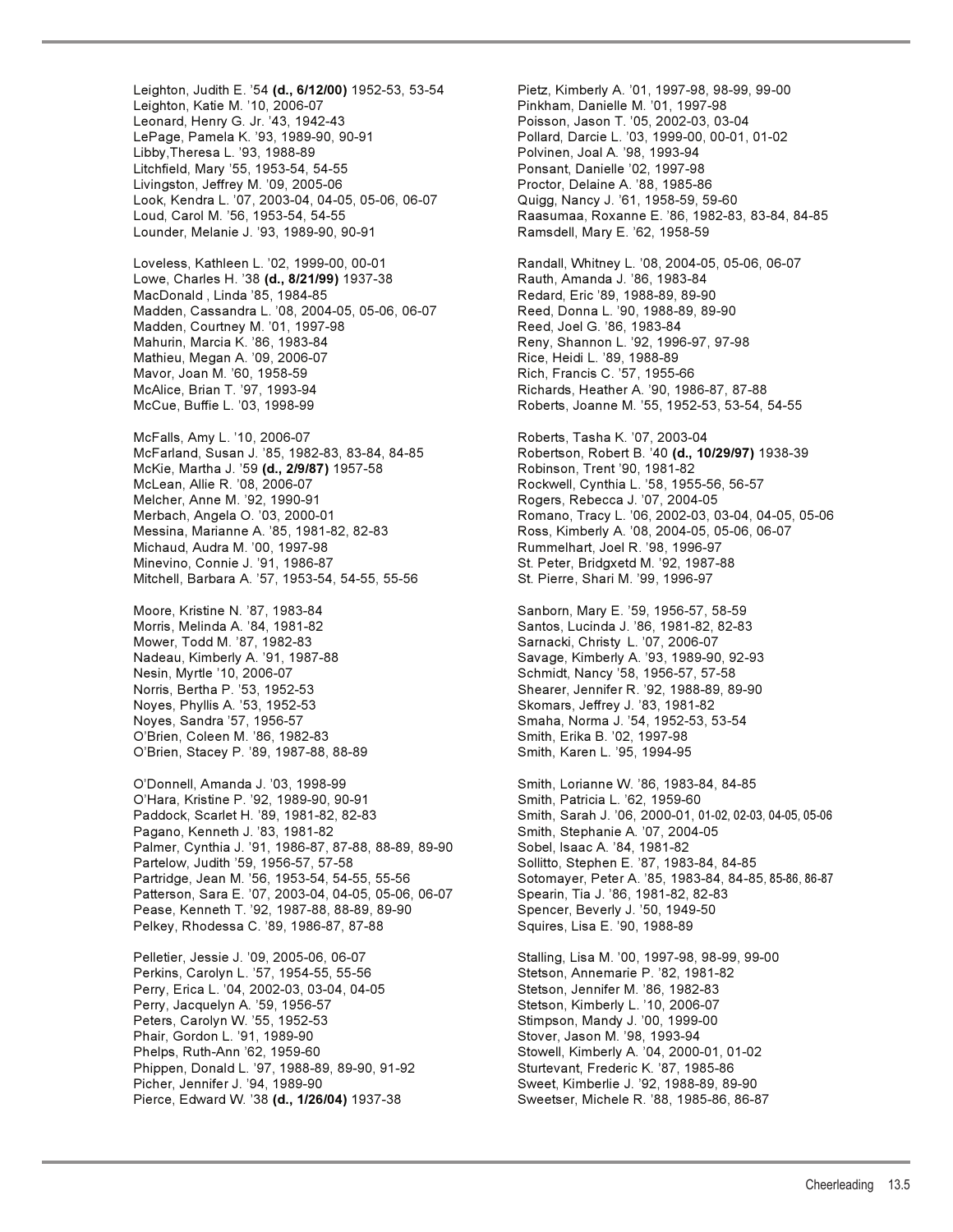

#### **1976 CHEERING SQUAD**

**Maine had a terrific cheerleading team in 1976 . . . strong in numbers and a hit with the crowds at football and basketball games. Front, l-r, Mary Levesque, Tammy Gemme, Director Bonnie Gardner, and Kim Gilmore. Back, l-r, Anita Nehring, Linda Madden, Mary Connolly, Annette Dumont, Kelley Russell, Debbie Ingersol, Emily Vincent, Diane Hartnett, and Linda Pettinato. Back, Ginny Doughty.**



#### **LEADING THE CHEERS IN 1958**

**Maine's football team in the fall of 1958 had the support of a talented and enthusiastic cheerleading squad. Members were, left to right: Judith Holmes, Suzanne Dunn, Joan Mavor, Nancy Kennedy, Carolyn Rothwell, Mary Sanborn, Nona Higgins, Joyce Boardman, Gail Carter, Diane Wiseman, and Jane Chiarini.**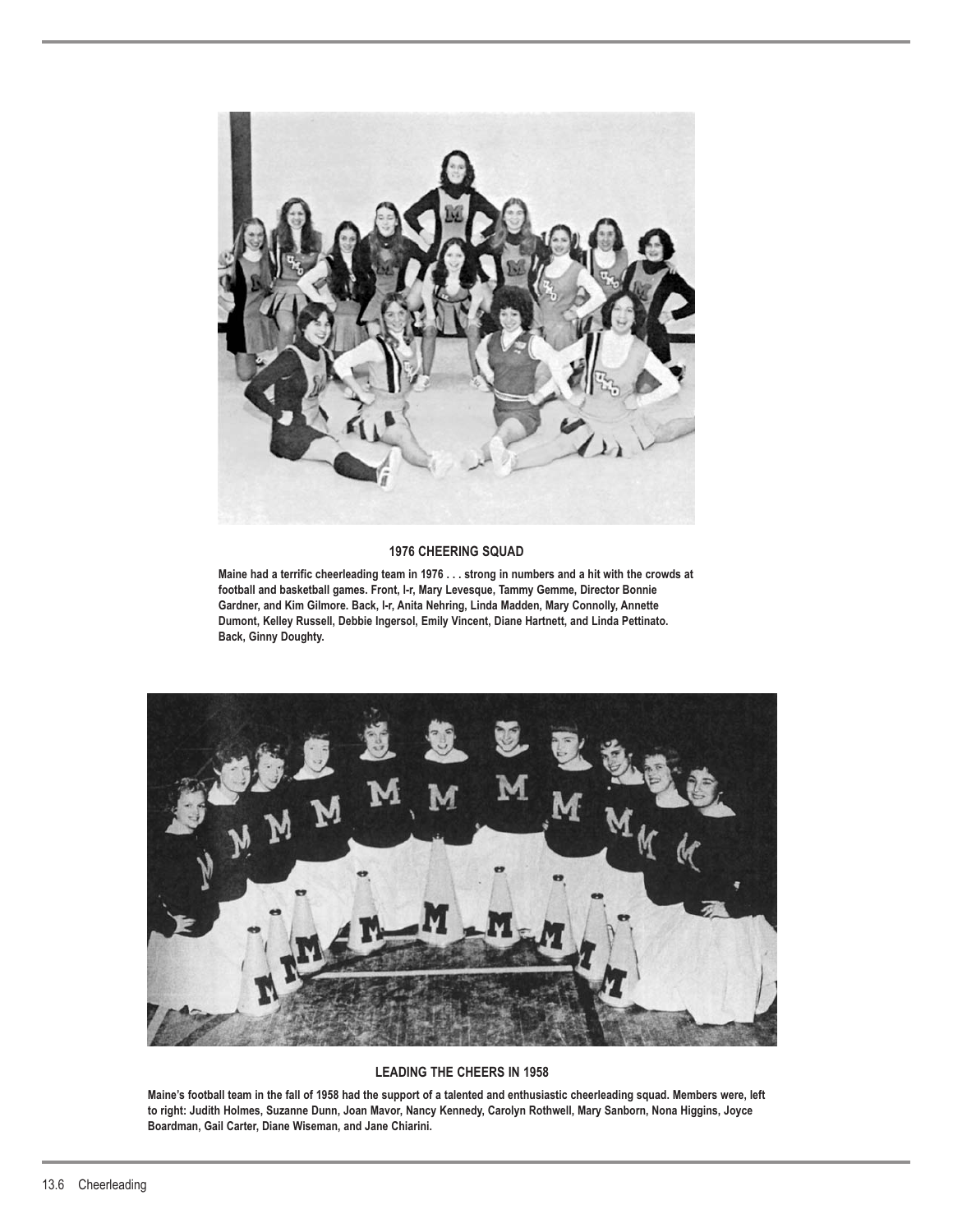Taverner, Donald V. '43 **(d., 10/6/99)** 1942-43 Wark, Raechel C. '09, 2006-07 Thompson, Ruth A. '55, 1954-55 Washburn, Lizbeth A. '91, 1988-89, 89-90 Towle, Jason J. '97, 1989-90, 90-91 Towle, Jeremy A. '02, 1999-00, 00-01 Wayne, Nancy E. '08, 2004-05, 05-06 Townsend, Jennifer L. '97, 1993-94 Traggis, Maryjane '88, 1986-87 Wells, Michael D. '85, 1983-84 Trahan, Heather M. '09, 2005-06 Wells, Richard A. '84, 1983-84 Treadwell, Cheryl A. '84, 1983-84 Whelden, Erin J. '10, 2006-07 Trundy, Ann L. '96, 1994-95 Whithead, Alia F. '06, 2002-03, 03-04, 05-06 Tufts, Mary Belle '51, 1947-48, 49-50 Williams, Darel D. '86, 1985-86

Usher, June L. '04, 2000-01, 01-02, 02-03 Williams, Joan W. '57 **(d., 7/17/96)** 1956-57 Vanderburgh, Stacie M. '07, 2004-05, 05-06 Williamson, George T. '97, 1996-97 Vaznis, Leonard G. '88, 1985-86 Winslow, Trisha L. '91, 1986-87 Veilleux, Julie R. '88, 1985-86 Wiseman, Diane '60, 1957-58, 58-59 Veneziano, Diane M. '83, 1981-82, 82-83 Wood, Kristin L. '95, 1993-94 Verzosa, Andres A. Jr. '91, 1981-82 Woodward, Heidi J. '89, 1986-87, 87-88 Voisine, Brian P. '83, 1981-82, 82-83 Woodward, Mary '62, 1959-60 Wagner, Jason E. '98, 1994-95 Yost, Denise M. '94, 1991-92 Walsh, Brandy C. '04, 2000-01, 03-04 Youcis, Kimberly M. '00, 1997-98, 99-00

Verrill, Meghan A. '90, 1986-87, 87-88 Woodcock, Heather A. '06, 2002-03, 03-04, 04-05, 05-06

Wandell, Rachel M. '04, 2002-03, 03-04 Young, Carrie-Anne M. '08, 2005-06, 06-07



#### **REPRESENTING MAINE AT THE NATIONALS**

**This talented group represented Maine at the national intercollegiate cheering competition in Florida in 2006. Front row, l-r, Sarah Glazier, Jessie Pelletier, Whitney Randall, Sara Patterson, Kimberly Ross, Heather Woodcock, Lauren Kimball, Emilykate Canney, Kyley Googins, Stacie Vanderburgh, Candee Daley, and Nancy Wayne. Back row, l-r, Brittany Hill, Cassandra Madden, Michelle Fernald, Tracy Romano, David Cusano, Jeff Livingston, Sean Curtin, Kimberly Hamel, Kendra Look, Carrie-Anne Young, and Dianne Grade. (Appreciation to Coach Melinda Kenney for help on photos.)**